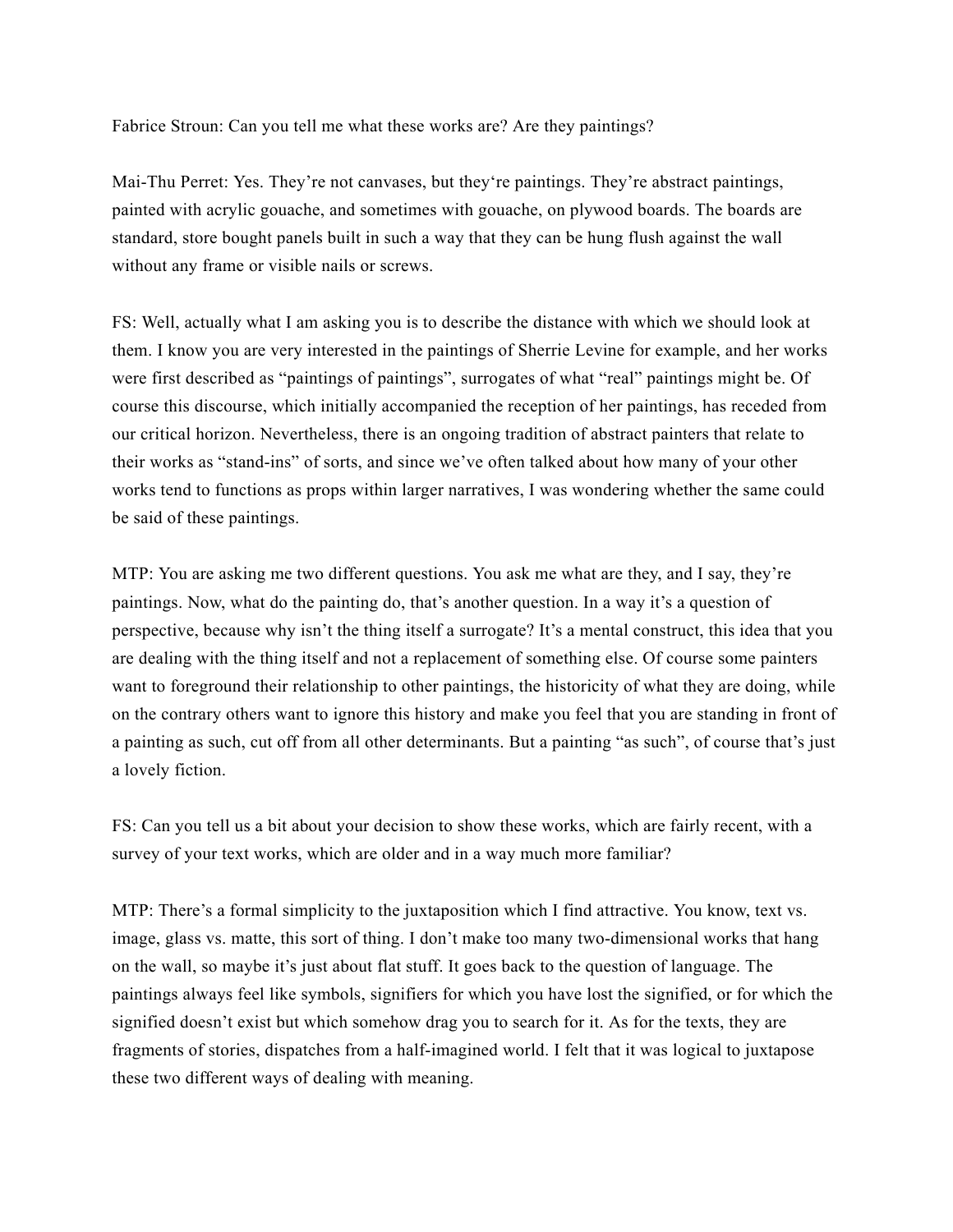FS: Let's talk about the iconographic material that you are recomposing. I know your sources are quite varied, all the way from Indian religious painting to Constructivist works from the 1910s.

MTP: There are so many different sources. In a way I am more interested in the succession of the images, in the way that one image comes after another, than in the image itself, although of course when I am making a particular painting I concentrate on it alone. The imagery, the formal language I borrow from is really all over the place. It's almost anything that I can use to make an abstraction, although of course there are specific sources or worlds that I regularly return to. You mention Tantric painting and Constructivism. It's about extremely reduced languages, the barest bones of a language or a signification, an elemental language of abstraction. I've always been interested in the way that all seemingly elemental languages are actually historical and have layers. Tantric painting to me is especially fascinating. On one level I just happen to like these kinds of shapes, probably because I have been exposed to them a lot, it's fairly Pavlovian. But at the same time they complicate my reading of a more canonical tradition in abstract painting. A tantric painting really messes up your understanding of…

## FS: …Kandinsky…

MTP: …not even Kandinsky, because at least he was a mystic, but for example take Wladislaw Strzeminsky, whose paintings also have this elemental quality, or those of Rodchenko or El Lissitsky. You have this work which purports to be purely rational, or in the case of Strzeminsky, to be directly derived from a mathematical formula, and in fact other people have come to very similar formal conclusions from a completely different starting point. Of course if you pause to think about it a little longer mathematics are used in most mystical systems, but that's another discussion.

FS: One thing that I find quite striking with these paintings in comparison with the rest of your output, is their quiet, meditative quality. The discursive facet of these works seems far less pronounced than in, for example, your sculptures. I may of course be blinded by my own preconceived relationship to small, abstract paintings…

MTP: No, of course, it's something inherent to this type of practice. I think they are icons. It's going to sound completely new-age, which I'm not, but when I started making paintings, long before I started making text pieces and sculptures, I was very into Agnes Martin.

FS: It's true, back in 1997, you started out as a painter.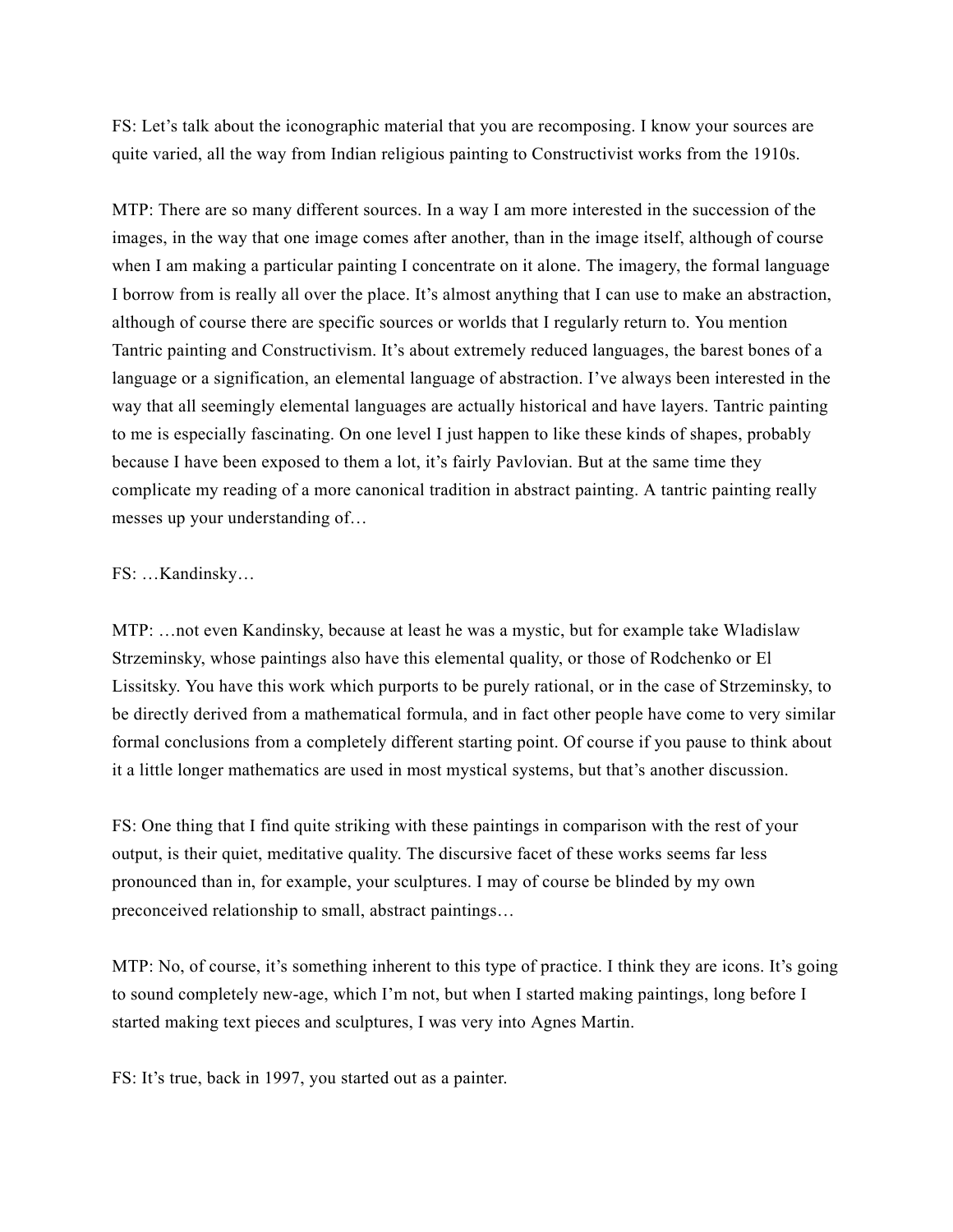MTP: I've always fantasized about a perfect union between the head and the hand in the act of making. Later I figured out that I was too impatient to be another Agnes Martin. But I think it's still there, this very profound desire for a meditative relationship to work. FS: Here is a more contextual question: you are surrounded by abstract painters, artists your age, whom you are friends with, such as Philippe Decrauzat or Stéphane Dafflon, or a slightly older figure like John Tremblay, whom you even worked for. All of them maintain, in one way or another, a strong link to Pop Art, whether in their interest for popular culture or, most importantly, in their relationship to commodity culture and graphic design. Your paintings seem to occupy a whole other sphere, one that is infinitely more rarefied, almost muted.

MTP: My paintings are not Pop, but at the same time I don't think they're touchy feely.

FS: No, they don't advertize your sensitivity, that's for sure.

MTP: That's right. I try to have a healthy disregard for the cleverness of the solutions that I can bring to making a painting, to avoid too much effect in the way I paint. For example there is always a little bit of brushwork, but it's accidental, it's because sometimes I can't be really bothered to do it well enough. Most of the times I really go for a flat surface, I don't try to invent texture effects or this kind of thing. I like this flatness. I like that it looks like somebody has patiently tried to copy something. There is a kind of desire to remain at a degree zero, and at the same time it's not an industrial or mechanical degree zero. If you use masking tape for example, the way many artists you mention work, you get these very sharp edges, these clear cut surfaces. My paintings are made out of gouache, it's more of a drawing medium than a high painting medium. It's a poster medium actually. I guess it's about trying to find a neutral point, there is an element of being sensitive in them, but I wouldn't say that's what they're about at all.

FS: Can you tell me what prompted you to start painting again? If I remember correctly, you first started making them in 2005 in New York in a temporary studio John Armleder was using to make works for an upcoming American show.

MTP: Well, of all my works these are the most about passing time. Somehow it's a very different than when I am working on more conceptual projects, such as an installation or a film for example. These paintings are so light, doing them is more like drawing or writing. It's a very domestic practice. I first began because I had time to spend while John was working on his own paintings, and I had nothing to do. So I thought well, if he is painting why don't I just do the same, it really was a way to keep myself busy, I could have been reading a book. I ended up making four of them